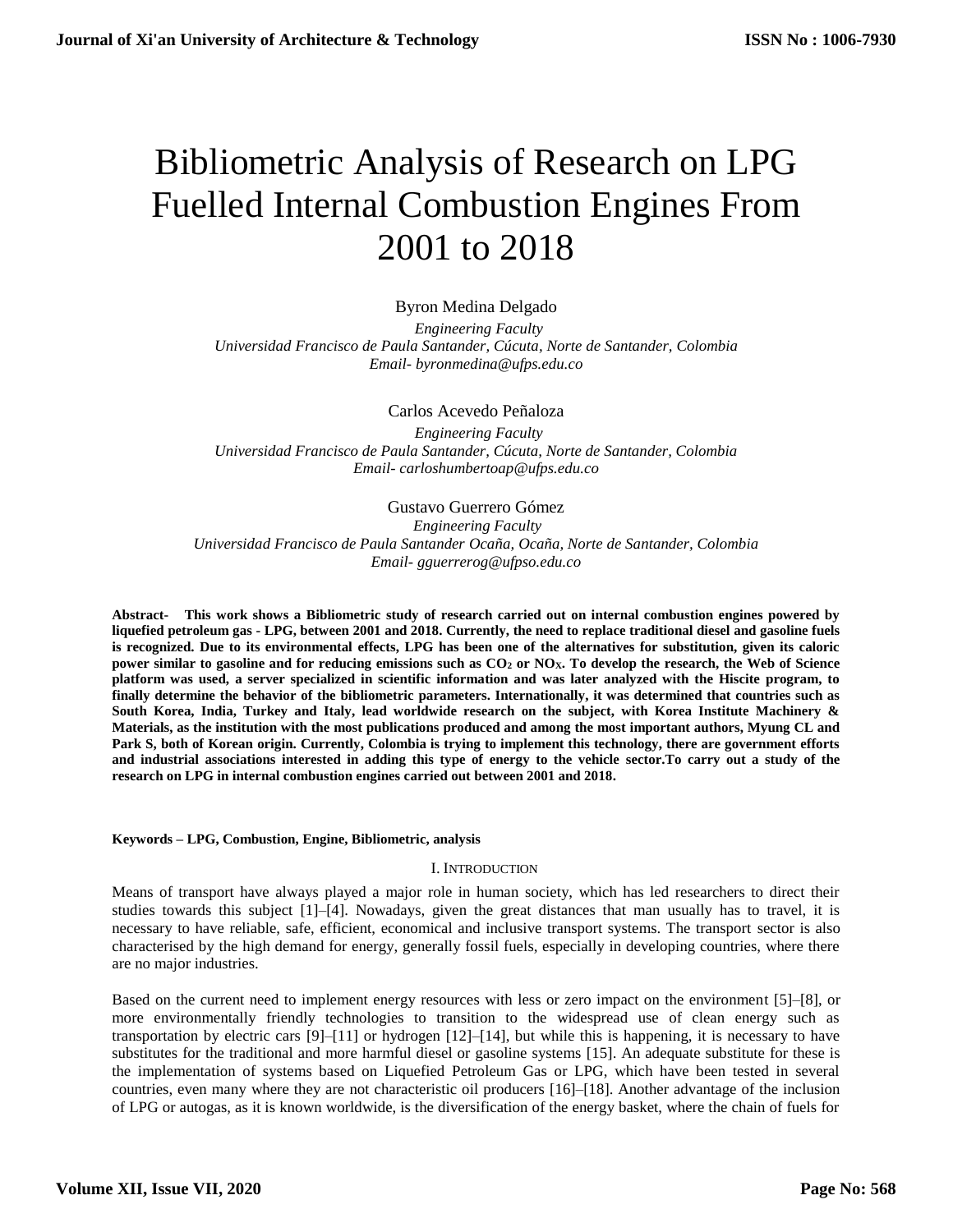vehicle use is reinforced, strengthening, as it does not depend on traditional fuels such as gasoline or diesel [19], [20]. LPG is basically a sub-product of the production of the oil and gas industry worldwide, which at environmental conditions is in liquid phase, which is basically made up of propane  $(C_3H_8)$  and butane  $(C_4H_{10})$  [21].

Based on international experiences such as Italy, Turkey, Poland, Spain, Australia, South Korea, China, Iran, Mexico, Chile and other countries, where Autogas is a reality, of common use at the same level as gasoline [22]– [24]. Currently, around the world it is positioned as one of the most widely used alternative fuels, with a presence in nearly 63 countries, with a consumption that exceeds 21.6 million tons (675,000 bbl/day), equivalent to 8.2% of the world consumption of LPG, generated by more than 17 million vehicles, served by almost 54,000 service stations [25]. Research worldwide is currently focusing on determining the best operating conditions for LPG fuel blends, the most favourable LPG air blends and the emissions produced by LPG [26]–[29].

In Colombia there has been much debate on the subject, and many governmental and non-governmental organizations are currently working to make the use of Autogas viable and legal in Colombia [30]–[33]. As is the case of Resolution 40577 of 2016 of the Ministry of Mines and Energy [34], which regulates the use of LPG in vehicle use, however, at the moment there is a lack of definition of technical aspects, which based on this resolution the Ministry of Mines and Energy has only provided that all interested parties in the matter, carry out pilot tests to determine the operational parameters of the engines based on LPG. At the moment there is a lack of definition of aspects, technical aspects of conversions, commercial issues, LPG supply, etc. In conclusion, the penetration of these technologies is subject to economic, environmental, infrastructure, and gas reserve availability factors. The challenges to implement in Colombia technologies based on liquefied petroleum gas in the transport sector range from a behavioural change in the vehicle sector, through a restructuring in the supply of vehicles or engines with dedicated technologies, to the expansion of infrastructure throughout the national territory.

As a general framework, this work is aimed at determining the behavior of bibliometric indicators by analyzing the metadata concerning the topic, being this a method widely used to have a clear view of the research carried out on various topics [35]–[37]. This method will be applied for research on internal combustion engines operated on liquefied petroleum gas, to determine global trends in technologies related to the subject, with a view to a future implementation of this energy for vehicle use in Colombia.

# .II. Methodology

To perform this bibliometric analysis, the data to be studied were obtained through the Web Of Science search engine. Liquefied Petroleum Gas Combustion Engine", "LPG Ignition Engine", "LPG Vehicle Fuel" and "Autogas" were used as keywords for the data acquisition. In addition, this search was conducted over a 16-year period (2001- 2018), resulting in 172 records, almost entirely consisting of scientific articles, in addition to a few reviews and conference articles. After obtaining all this data, the information was analyzed in the Histcite program to finally determine the behavior of the bibliometric parameters.

The analysis of the indicators by country, author, journal, number of citations, types of documents, languages, categories, topics, research organizations and titles was carried out. Figures and tables were made according to more important indicators, which facilitated accurate and correct analysis of the data.

In terms of languages, we searched for the language in which it was most published. In addition, the years in which it was most published and which countries contributed the most were reviewed. On the other hand, it was reviewed which institution presented the greatest number of records in terms of publications and in the same way with the journals and authors.

# III. RESULTS AND DISCUSSION

Below are the results of the analysis of the bibliographic database obtained, determining the most relevant aspects in order to characterize it, for which aspects such as language, country of origin, research institutions, the most referenced articles, publication journals, among others were verified.

*3.1. Language*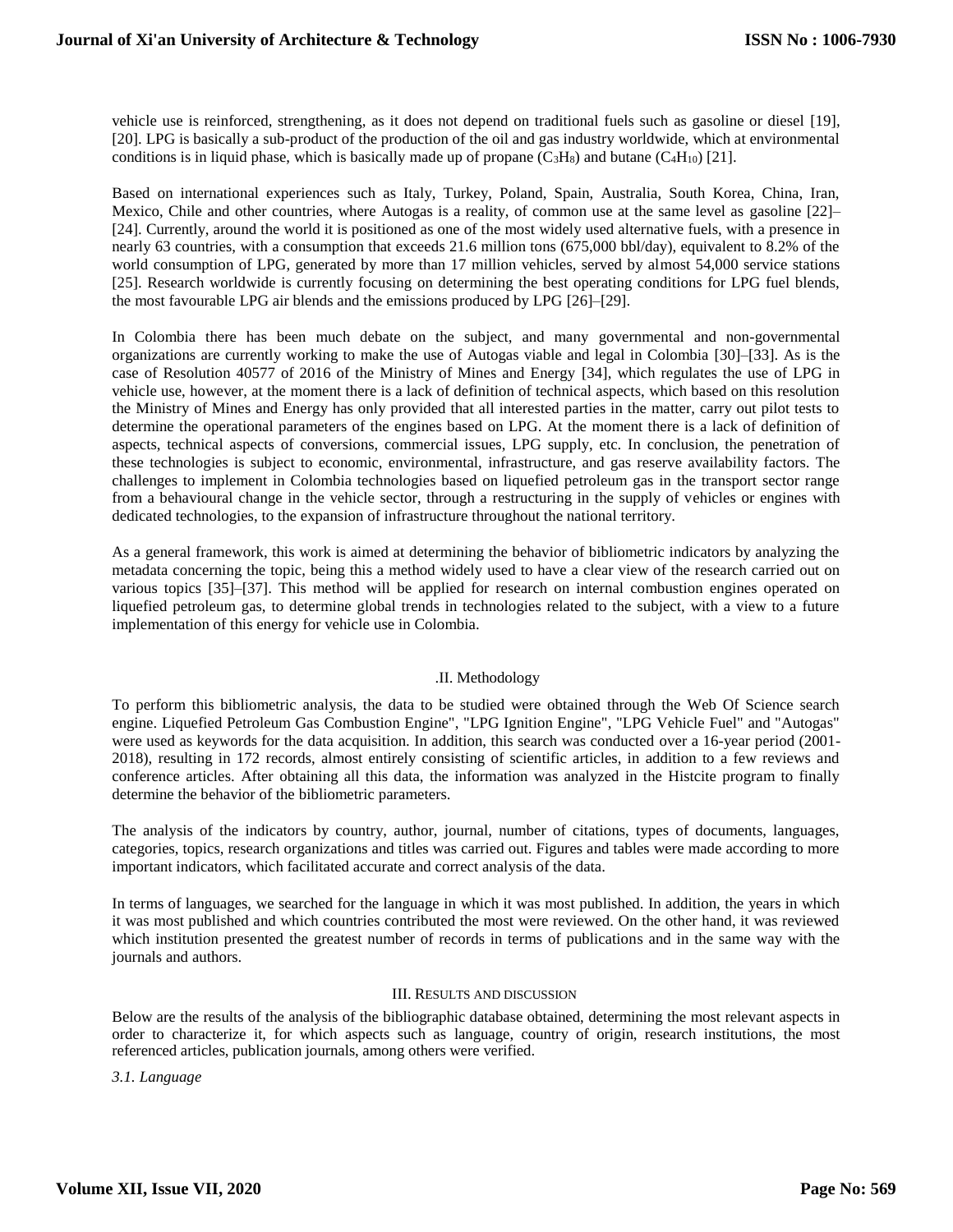Of the total of 172 files found, it was determined that 97% was written in English being the language with the most articles reported on LPG as fuel in engines, then we found 3 articles in Turkish language, in addition to Korean, Polish and Russian, all with 1 article, less than 1%. Demonstrating the importance of the English language as a universal language of exchange in relation to scientific production.

#### *3.2 Yearly Publication*

In **Error! Reference source not found.**, we find the annual frequency of scientific production for the period 2001 to 2018, with a closing date of October 2018. Although there have been partial declines in the frequency of publications over the past few years, it can be said that there has been an increase in publications on the subject.



Figure 1. Scientific Production for the Period 2001 to 2017.

# *3.3 Publications by Country*

A total of 28 countries contributed to the generation of the total number of publications, the number of publications for a particular country being an indicator of the scientific power of that country in a specific discipline or topic. In this case, South Korea is in first place with 25% of the total number of publications; Turkey (14%), India (13%) and China (11%) are also in second, third and fourth place respectively, these details are found in **Error! Reference source not found.**.

In addition, **Error! Reference source not found.** shows the number of citations made to articles from a given country, indicating the impact of publications among scientific circles and the quality of the scientific production of this country on that specific topic. For the analysis, the TLCS (Total local citation Score) and TGCS (Total global citation Score) indicators were used. The FTAA shows the number of citations with respect to the analysis database, in this case the 172 records. Likewise, TGCS indicates citations with respect to the total number of articles in the Web of Science database. From the data obtained, we observe that South Korea, in addition to being the country with the highest number of publications, is also the country with the highest number of references, as well as the countries in the following 5 positions.

In the same way, an analysis was made of the number of citations among the number of publications by country, FTAA/Publications, determined that Egypt, Lithuania and Spain are among the first places, in reference to the quality of the publications, see **Error! Reference source not found.**.

|    | Table 1. Countries with the best ratio of citations to publications |                                              |    |     |     |      |
|----|---------------------------------------------------------------------|----------------------------------------------|----|-----|-----|------|
| #  | Country                                                             | Publications TLCS TGCS TLCS/Publ. TGCS/Publ. |    |     |     |      |
| 14 | Egipto                                                              |                                              | 24 | 108 | 8.0 | 36.0 |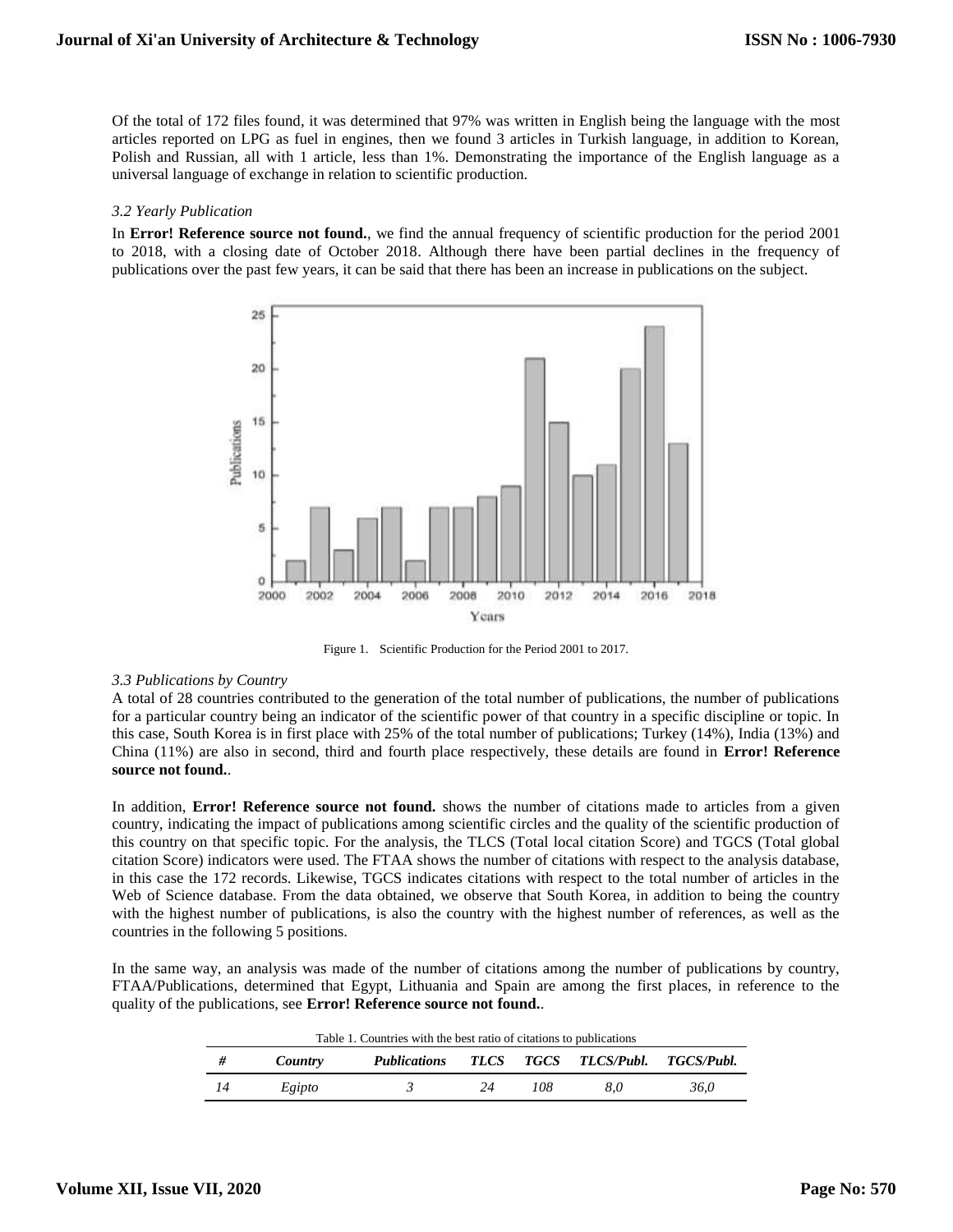| 23 | Lituania        |                | 5  | 18   | 5,0 | 18,0 |
|----|-----------------|----------------|----|------|-----|------|
| 9  | España          | 5              | 20 | 60   | 4,0 | 12,0 |
| 12 | Emiratos Árabes | $\overline{4}$ | 14 | 72   | 3,5 | 18,0 |
| 13 | Reino Unido     | $\overline{4}$ | 12 | 42   | 3,0 | 10,5 |
| 2  | Turquía         | 24             | 64 | 2.52 | 2,7 | 10,5 |
|    | Corea del Sur   | 43             | 92 | 346  | 2,1 | 8,0  |

## *3.4 Publications by Institutions*

The scientific capacity of an institution is reflected in the number of publications generated for a specific topic, in the specific topic of research related to the use of LPG in vehicles, as shown in Figure 2, it was determined that several South Korean university institutions have the highest number of publications, where Korea Institute Machinery & Materials stands out, with the highest number of records, Korea University in second place and Indian Institute of Technology in third place in India. For more detail, the top 5 institutions with the largest number of publications worldwide on LPG use in internal combustion engines are shown. In addition to the quantity of articles produced, the South Korean institutions have the highest number of citations, both in terms of FTAs and TGCS, with Korea University standing out, showing a high level of quality in scientific production.



Figure 2. Number of publications by country.

#### *3.5 Publications by journal*

Of the 68 journals where the analyzed research on LPG use in combustion engines was published, only the first 5 are highlighted in Figure 3 for their greater number of publications, leading the list we have FUEL, with 11% of the total publications, in second place is APPLIED THERMAL ENGINEERING, 7% of the publications, in third place is INTERNATIONAL JOURNAL OF AUTOMOTIVE TECHNOLOGY, with 6%, and finally two magazines with the same number of publications ENERGY and ENERGY CONVERSION AND MANAGEMENT, both with 5% of the articles.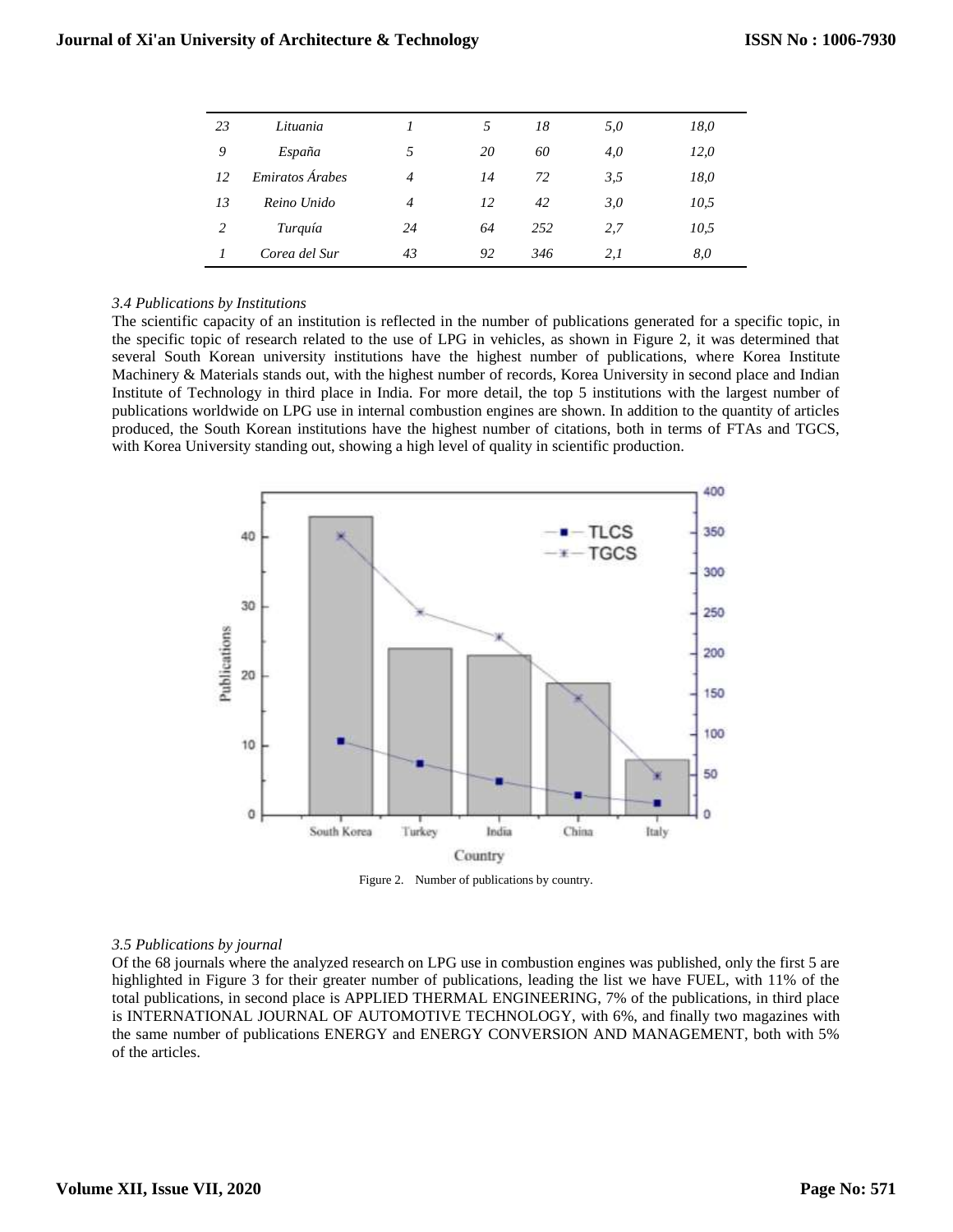

Figure 3. List of journals with more publications on LPG in combustion engines.

# *3.6 Publications and Authors of greater incidence*

By determining the publications with the highest LCS (Local Citation Score) and GCS (Global Citation Score) indicators, the influence of the articles on the scientific community can be determined. In Table 2, the 10 most cited articles are shown, with their respective author, magazine and publication date data.

| #              | <b>Author / Title / Journal/ Date</b>                                                                                                                                                                                                                                                         | <b>LCS</b> | <b>GCS</b> |  |
|----------------|-----------------------------------------------------------------------------------------------------------------------------------------------------------------------------------------------------------------------------------------------------------------------------------------------|------------|------------|--|
| 1              | 40 Saleh HE; Effect of variation in LPG composition on emissions and performance in a<br>dual fuel diesel engine; FUEL. 2008 OCT; 87 (13-14): 3031-3039                                                                                                                                       | 19         | 46         |  |
| 2              | 27 Ceviz MA, Yuksel F; Cyclic variations on LPG and gasoline-fuelled lean burn SI<br>engine; RENEWABLE ENERGY. 2006 OCT; 31 (12): 1950-1960                                                                                                                                                   | 13         | 39         |  |
| 3              | 30 Kwak H, Myung CL, Park S; Experimental investigation on the time resolved THC<br>emission characteristics of liquid phase LPG injection (LPLi) engine during cold start;<br>FUEL. 2007 JUL-AUG; 86 (10-11): 1475-1482                                                                      | 13         | 21         |  |
| $\overline{4}$ | 89 Masi M; Experimental analysis on a spark ignition petrol engine fuelled with LPG<br>(liquefied petroleum gas); ENERGY. 2012 MAY; 41 (1): 252-260                                                                                                                                           | 12         | 19         |  |
| 5              | 49 Myung CL, Lee H, Choi K, Lee YJ, Park S; EFFECTS OF GASOLINE, DIESEL,<br>LPG, AND LOW-CARBON FUELS AND VARIOUS CERTIFICATION MODES ON<br>NANOPARTICLE EMISSION CHARACTERISTICS IN LIGHT-DUTY VEHICLES;<br>INTERNATIONAL JOURNAL OF AUTOMOTIVE TECHNOLOGY. 2009 OCT; 10<br>$(5): 537 - 544$ | 11         | 29         |  |
| 6              | 75 Gumus M; Effects of volumetric efficiency on the performance and emissions<br>characteristics of a dual fueled (gasoline and LPG) spark ignition engine; FUEL<br>PROCESSING TECHNOLOGY. 2011 OCT; 92 (10): 1862-1867                                                                       | 11         | 19         |  |
| 7              | 24 Bayraktar H, Durgun O; Investigating the effects of LPG on spark ignition engine<br>combustion and performance; ENERGY CONVERSION AND MANAGEMENT. 2005<br>AUG; 46 (13-14): 2317-2333                                                                                                       | 10         | 44         |  |
| 8              | 25 Murillo S, Miguez JL, Porteiro J, Gonzalez LML, Granada E, et al.; LPG: Pollutant<br>emission and performance enhancement for spark-ignition four strokes outboard engines;<br>APPLIED THERMAL ENGINEERING. 2005 SEP; 25 (13): 1882-1893                                                   | 10         | 20         |  |
| 9              | 29 Yeom K, Jang J, Bae C; Homogeneous charge compression ignition of LPG and                                                                                                                                                                                                                  | 9          | 42         |  |

Table 2. Ten most frequently cited articles from the database.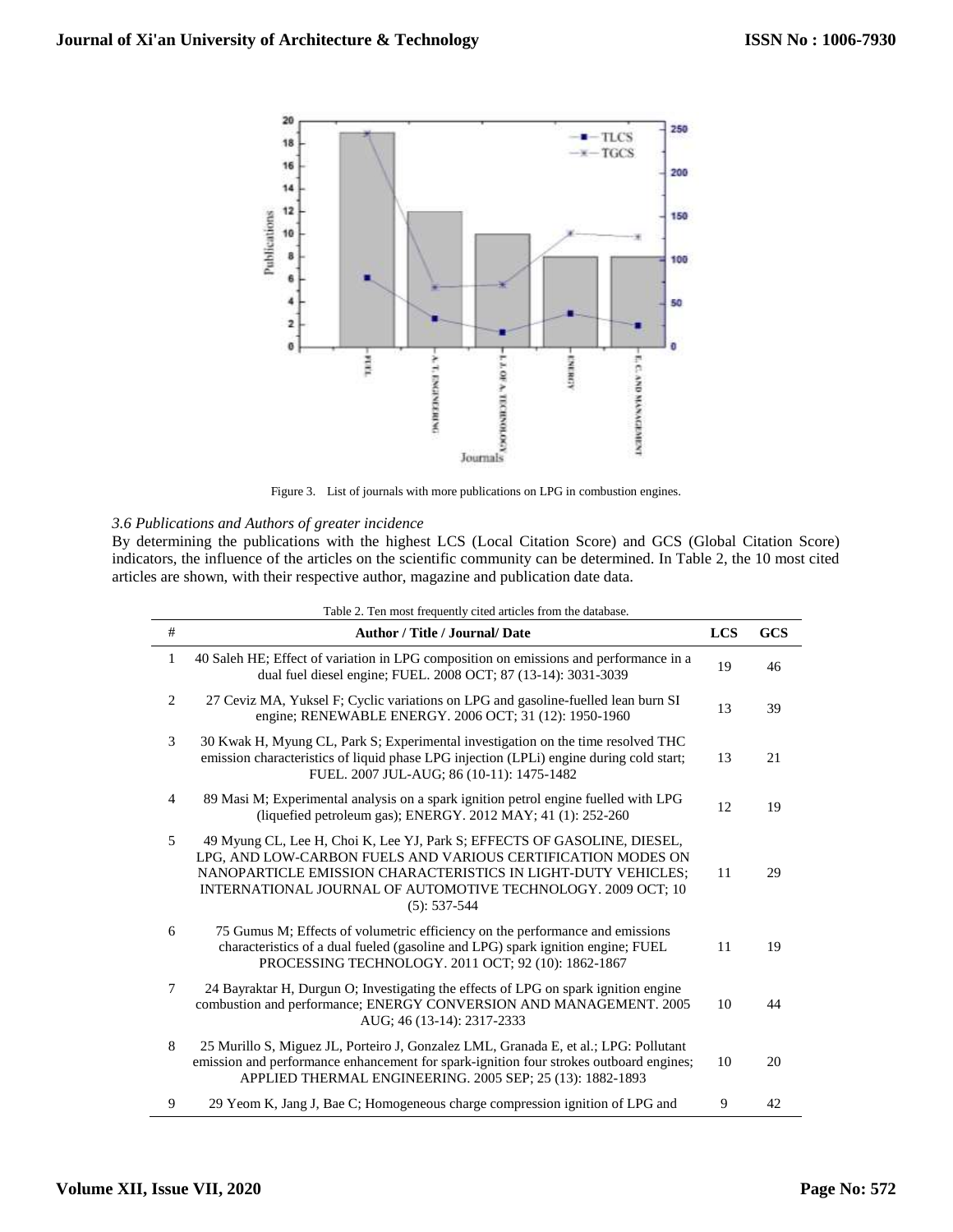|    | gasoline using variable valve timing in an engine; FUEL 2007 MAR; 86(4): 494-503                                                                                                                                   |    |    |
|----|--------------------------------------------------------------------------------------------------------------------------------------------------------------------------------------------------------------------|----|----|
| 10 | 19 Choi GH, Chung YJ, Han SB; Performance and emissions characteristics of a<br>hydrogen enriched LPG internal combustion engine at 1400 rpm; INTERNATIONAL<br>JOURNAL OF HYDROGEN ENERGY, 2005 JAN: 30 (1): 77-82 | -8 | 32 |

It is established that the 10 articles were written by 24 different authors, where Myung CL and Park S, both of Korean origin, can be highlighted, and that they simultaneously wrote 2 articles[15],[23] of the 10 most cited and that, in addition, from the global sample, they made 8 publications as shown in Figure 4, being among the authors who have published most on alternative thermal machines powered by liquefied petroleum gas worldwide. We also have Saleh HE who presents the article with the most citations, in accordance with the analysis in reference to the countries with the best list of citations by number of publications, in which Egypt topped the list due to the great contribution of this author.



Figure 4. Institutions that have published most on LPG use in engines worldwide.

In the case of the magazines, we found that FUEL, ranks among the 10 most cited publications, 3 articles in the 1, 3 and 9, according to the magazine with the largest publications on LPG use in internal combustion engines. **Error! Reference source not found.** shows the authors with the greatest number of publications, as well as the TLCS and TGCS indices, where it is possible to highlight that these authors are of Korean origin.

| # | <b>Autor</b> | <b>Publications</b> | <b>TLCS</b> | <b>TGCS</b> |
|---|--------------|---------------------|-------------|-------------|
|   | Kim J        |                     | 30          | 69          |
| 2 | Oh S         |                     | 15          | 61          |
| 3 | Choi K       | 8                   | 39          | 104         |
| 4 | Myung CL     | 8                   | 52          | 125         |
|   | Park S       | 8                   | 52          | 125         |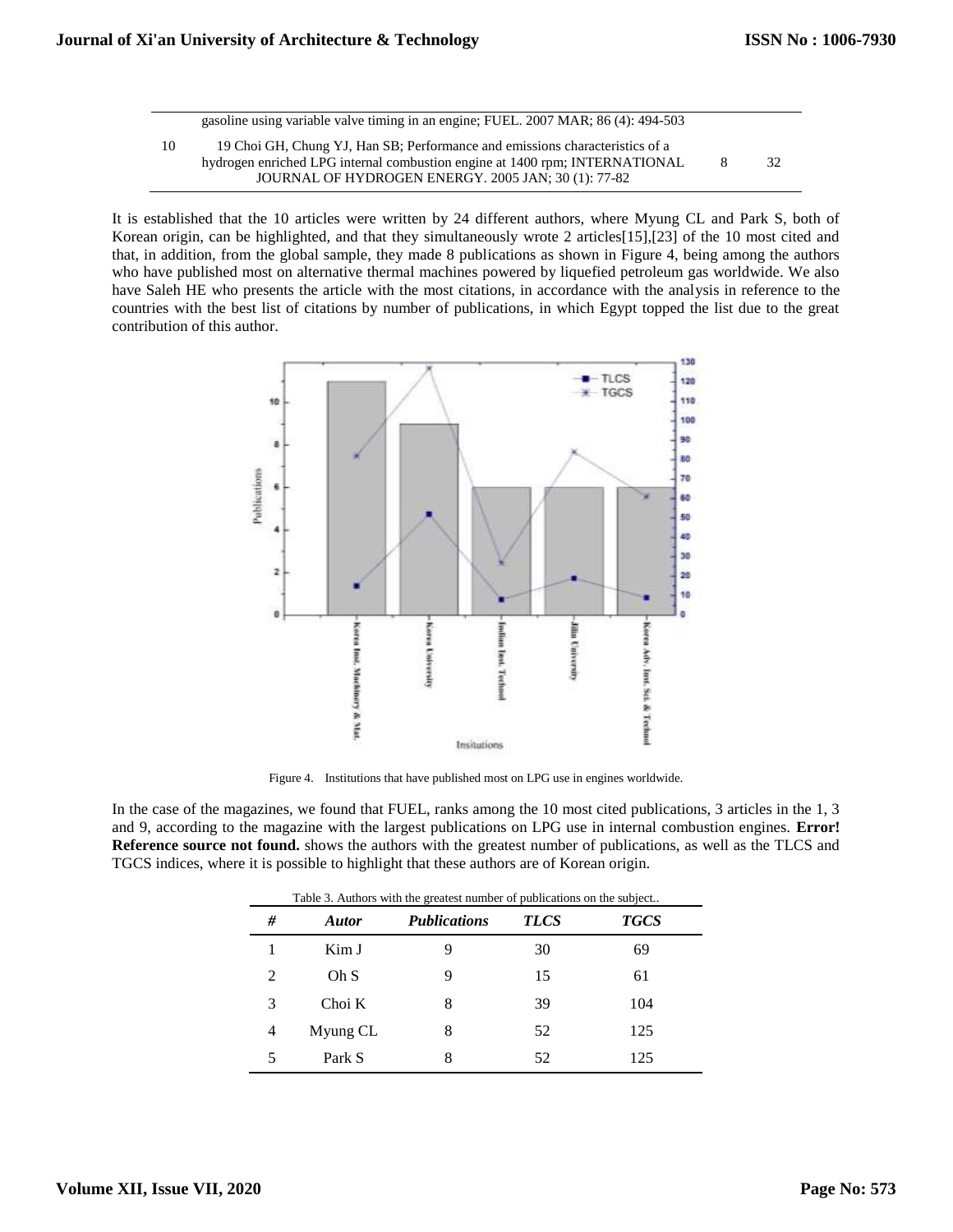A more complete analysis is determined by an analysis of the relationship between citations and the number of publications, thus showing the quality of scientific production. Figure 5, shows the authors with the highest number of this relationship, with Saleh HE again standing out in first place, in addition to Bayraktar H, Durgun O, Gonzalez LML and Ceviz MA, in the following positions. Table 3, shows the 10 publications with the highest number of citations among the niche articles determined for the use of LPG in internal combustion engines. The LCS (Local Citation Score) and GCS (Global Citation Score) indicators are detailed.



Figure 5. Authors with the greatest TLCS/Publications relationship on the subject.

#### *3.7 Analysis of citations*

In **Error! Reference source not found.**6, he describes the analysis of the chronology of citations of the most influential articles, shown for the LPG internal combustion engine topic, for which the 30 publications with the LCS citation indicator were selected from the 10 documents with the highest LCS. According to Table 7, the nodes show the number of the referenced publication, and the arrows point to the referenced articles. Among the most frequently quoted articles we find again the 40, corresponding to Saleh HE[13], where the effect of the variation in LPG composition on the emissions and performance characteristics of a dual fuel engine with diesel fuel and five LPG gaseous fuels with different compositions is investigated. However, for these 30 representative items we have in the first to 30, corresponding to Kwak H, Myung CL and Park S[15], which deals with the total hydrocarbon emission characteristics (THC) in liquid phase LPG injection engines (LPLi) during cold start operation.



Figure 6. Citations over time for the 30 most cited publications.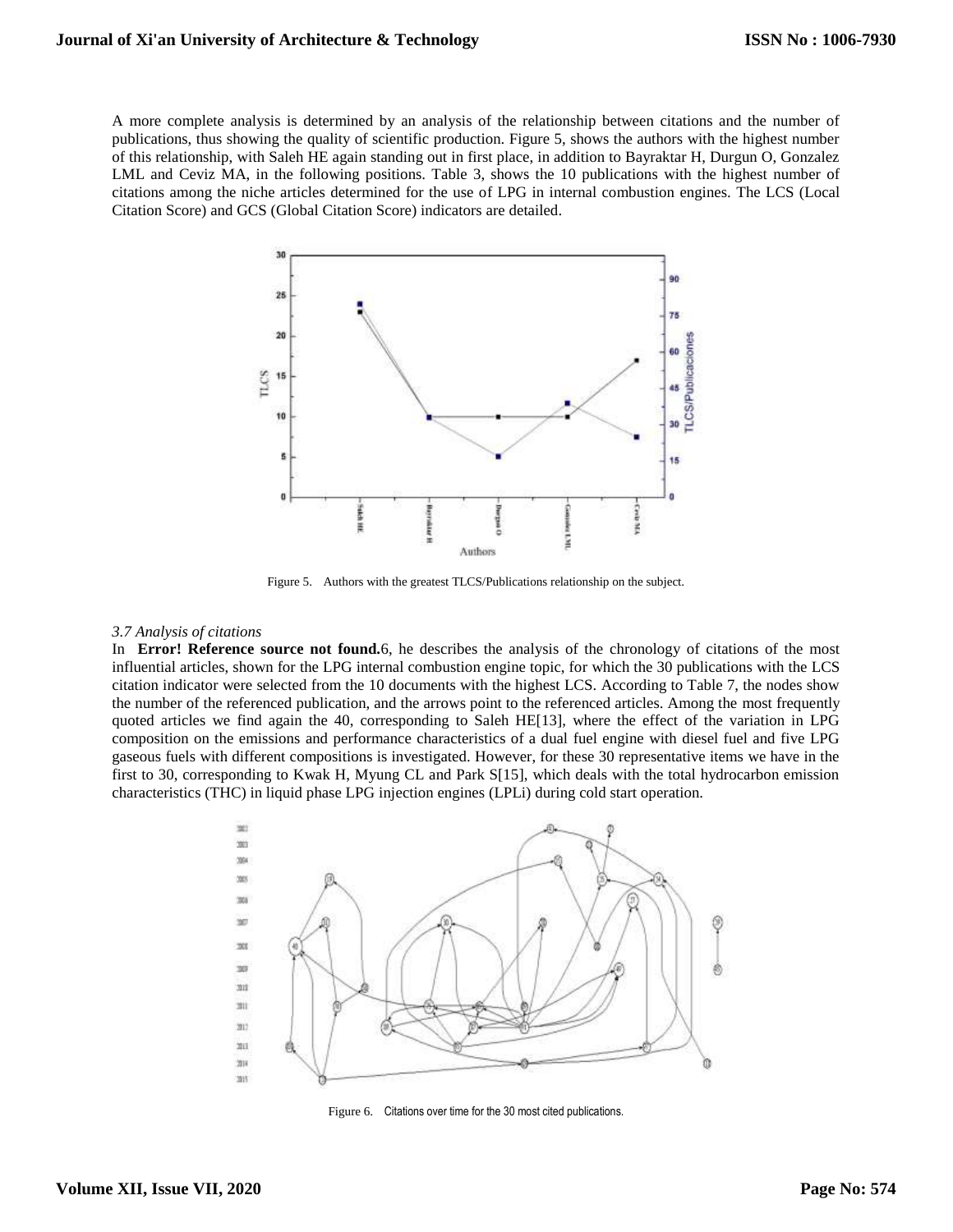# IV.CONCLUSION

In conclusion, with the analysis carried out, it was possible to reach 5 important points, which are the trend in research into LPG-based internal combustion engines has been increasing since 2011, when they were introduced. The years with the greatest scientific production. Despite a fall in scientific publications in 2014, the number of publications has increased in the two previous years (2015 and 2016), so much so that 2016 has been the year with the highest scientific production on the subject.

The eagerness for new forms of energy to balance the use of fossil fuels in the traditional automotive transport industry, together with the need for less polluting energies, has accelerated the diversification of other types of energy in the traditional diesel and petrol transport sector. This has led to ongoing research to replace or supplement traditional fuels.

LPG as a fuel for vehicle use, has had a great development in countries such as South Korea, Turkey, India, China and Italy, as can be verified being the largest producers of scientific publications on this subject. Additionally, in these countries LPG has been an adequate fuel in support of conventional diesel and gasoline.

Currently the best positioned research centers in the world on LPG research for internal combustion engine use are South Korea, given the number of annual publications and the analysis of the citations that these articles have.

#### REFERENCES

- [1] F. Alrawi, "The importance of intelligent transport systems in the preservation of the environment and reduction of harmful gases," *Transportation Research Procedia*, vol. 24, pp. 197–203, 2017.
- [2] O. Dinu *et al.*, "ScienceDirect ScienceDirect ScienceDirect ScienceDirect the Society timing of replacing transport means Costing models for capacity optimization About the timing of replacing transport means," *Procedia Manufacturing*, vol. 22, pp. 848–855, 2018.
- [3] D. Pyza, R. Jachimowski, I. Jacyna-Gołda, and K. Lewczuk, "Performance of Equipment and Means of Internal Transport and Efficiency of Implementation of Warehouse Processes," *Procedia Engineering*, vol. 187, pp. 706–711, 2017.
- [4] C. Lowe, J. Stanley, and J. Stanley, "A broader perspective on social outcomes in transport," *Research in Transportation Economics*, no. March, pp. 0–1, 2018.
- [5] A. Ugurlu and S. Oztuna, "A comparative analysis study of alternative energy sources for automobiles," *International Journal of Hydrogen Energy*, vol. 40, no. 34, pp. 11178–11188, 2015.
- [6] J. Shi *et al.*, "Life cycle environmental impact evaluation of newly manufactured diesel engine and remanufactured lng engine," *Procedia CIRP*, vol. 29, pp. 402–407, 2015.
- [7] H. Caliskan, "Environmental and enviroeconomic researches on diesel engines with diesel and biodiesel fuels," *Journal of Cleaner Production*, vol. 154, pp. 125–129, 2017.
- [8] Y. Bicer and I. Dincer, "Life cycle environmental impact assessments and comparisons of alternative fuels for clean vehicles," *Resources, Conservation and Recycling*, vol. 132, no. January, pp. 141–157, 2018.
- [9] A. F. Jensen and S. L. Mabit, "The use of electric vehicles: A case study on adding an electric car to a household," *Transportation Research Part A: Policy and Practice*, vol. 106, no. April 2016, pp. 89–99, 2017.
- [10]G. Brandstätter, M. Kahr, and M. Leitner, "Determining optimal locations for charging stations of electric car-sharing systems under stochastic demand," *Transportation Research Part B: Methodological*, vol. 104, pp. 17–35, 2017.
- [11]T. Wilberforce *et al.*, "Developments of electric cars and fuel cell hydrogen electric cars," *International Journal of Hydrogen Energy*, vol. 42, no. 40, pp. 25695–25734, 2017.
- [12] J. Baggemann, W. Jahn, S. Kelm, E. A. Reinecke, and H. J. Allelein, "Numerical study on the influence of different boundary conditions on the efficiency of hydrogen recombiners inside a car garage," *International Journal of Hydrogen Energy*, vol. 42, no. 11, pp. 7608–7616, 2017.
- [13]T. Ho and V. Karri, "Hydrogen powered car: Two-stage modelling system," *International Journal of Hydrogen Energy*, vol. 36, no. 16, pp. 10065–10079, 2011.
- [14]G. Wang, "The role of hydrogen cars in the economy of California," *International Journal of Hydrogen Energy*, vol. 36, no. 2, pp. 1766– 1774, 2011.
- [15]C. Bae and J. Kim, "Alternative fuels for internal combustion engines," *Proceedings of the Combustion Institute*, vol. 36, no. 3, pp. 3389– 3413, 2017.
- [16]C. C. Chang, J. G. Lo, and J. L. Wang, "Assessment of reducing ozone forming potential for vehicles using liquefied petroleum gas as an alternative fuel," *Atmospheric Environment*, vol. 35, no. 35, pp. 6201–6211, 2001.
- [17]P. Geng, E. Cao, Q. Tan, and L. Wei, "Effects of alternative fuels on the combustion characteristics and emission products from diesel engines: A review," *Renewable and Sustainable Energy Reviews*, vol. 71, no. December 2016, pp. 523–534, 2017.
- [18]J. L. Osorio-Tejada, E. Llera-Sastresa, and S. Scarpellini, "A multi-criteria sustainability assessment for biodiesel and liquefied natural gas as alternative fuels in transport systems," *Journal of Natural Gas Science and Engineering*, vol. 42, pp. 169–186, 2017.
- [19]L. Raslavičius, A. Keršys, S. Mockus, N. Keršiene, and M. Starevičius, "Liquefied petroleum gas (LPG) as a medium-term option in the transition to sustainable fuels and transport," *Renewable and Sustainable Energy Reviews*, vol. 32, pp. 513–525, 2014.
- [20]V. S. Yaliwal, N. R. Banapurmath, N. M. Gireesh, and P. G. Tewari, "Production and utilization of renewable and sustainable gaseous fuel for power generation applications: A review of literature," *Renewable and Sustainable Energy Reviews*, vol. 34, pp. 608–627, 2014.
- [21]P. By, "Liquefied Petroleum Gas (LPG) as a Fuel for Internal Combustion Engines."
- [22]M. I. Karamangil, "Development of the auto gas and LPG-powered vehicle sector in Turkey: A statistical case study of the sector for Bursa,"